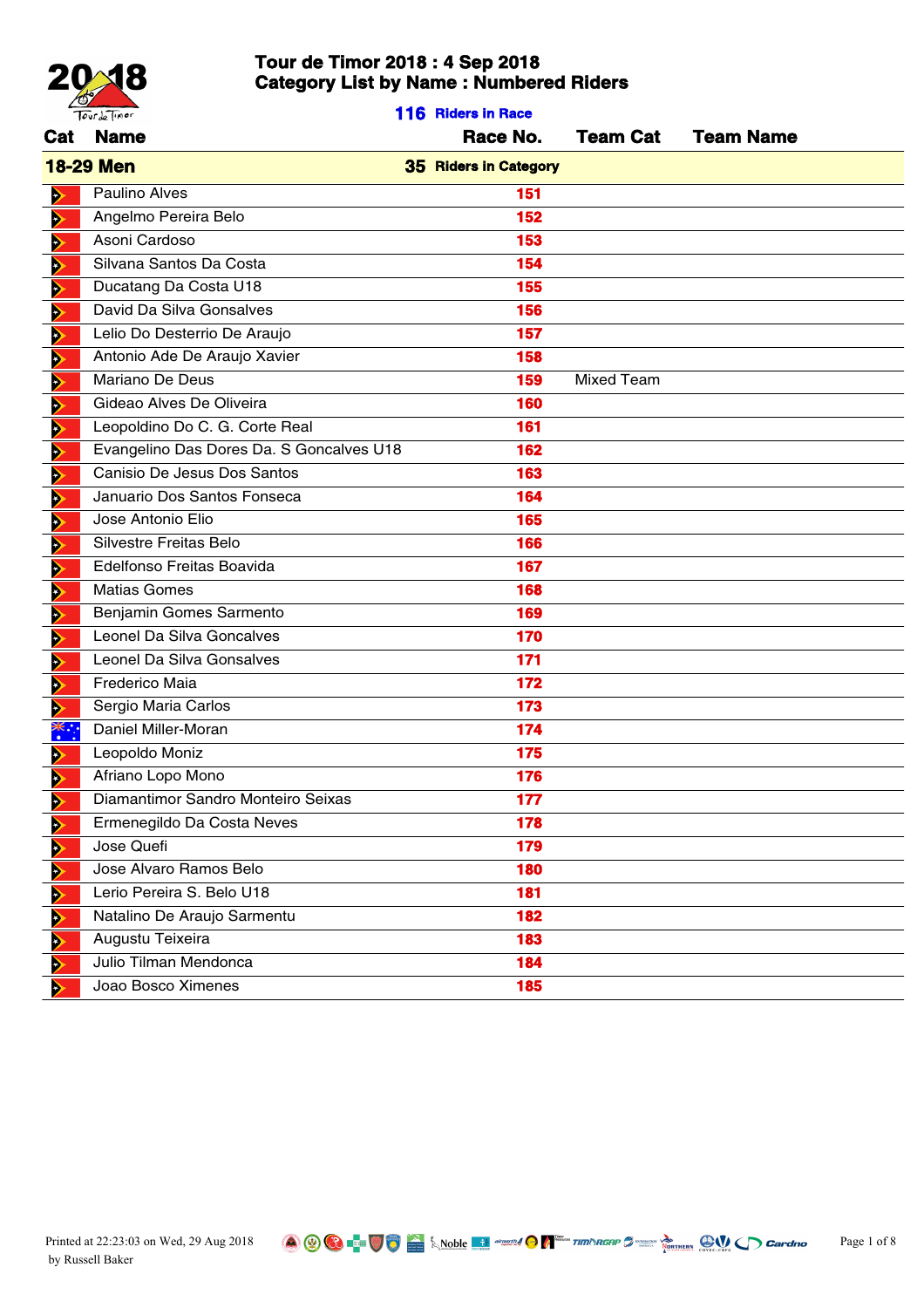

|     | Tourde Timor                     | <b>116 Riders in Race</b> |                 |                  |
|-----|----------------------------------|---------------------------|-----------------|------------------|
| Cat | <b>Name</b>                      | Race No.                  | <b>Team Cat</b> | <b>Team Name</b> |
|     | <b>18-29 Women</b>               | 3 Riders in Category      |                 |                  |
| o   | Anita De Fatima De Conceicao Abi | 311                       |                 |                  |
|     | Gina Ricardo                     | 312                       | Womens Team     |                  |
| ×.  | Maria Lua Marcal Soares          | 313                       |                 |                  |

Printed at 22:23:03 on Wed, 29 Aug 2018 **Canada Aug 2018** Page 2 of 8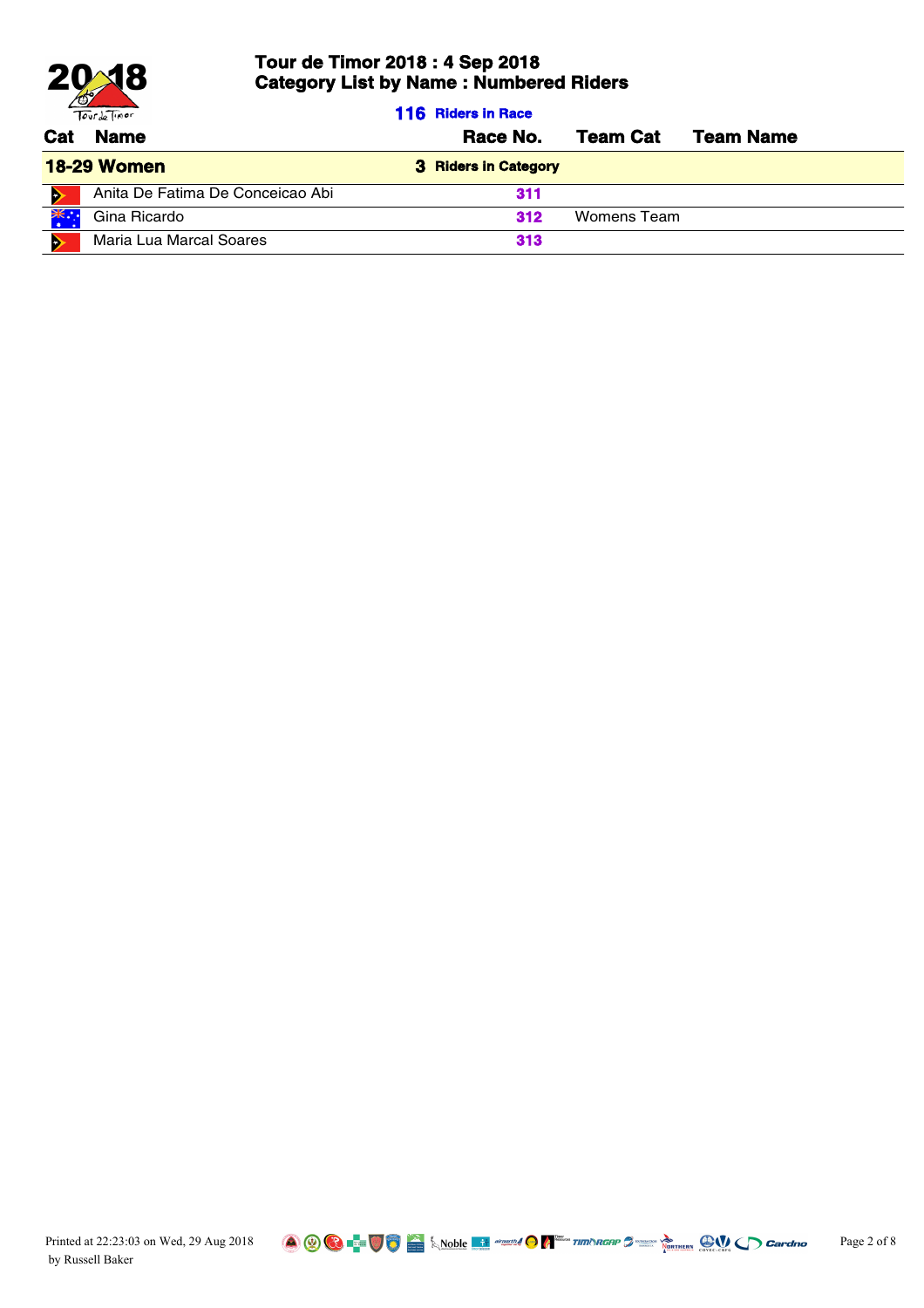

|            | Tourde Timor                  | 116 Riders in Race           |                   |                        |
|------------|-------------------------------|------------------------------|-------------------|------------------------|
| Cat        | <b>Name</b>                   | Race No.                     | <b>Team Cat</b>   | <b>Team Name</b>       |
|            | <b>30-39 Men</b>              | <b>32 Riders in Category</b> |                   |                        |
| ▓᠅         | Peter Arnott                  | 119                          |                   |                        |
| ⋗          | Januario Freitas Belo         | 102                          |                   |                        |
|            | Januariu Freitas Belo         | 103                          |                   |                        |
|            | Mario Correia Belo            | 104                          |                   |                        |
| *ٌ         | Lawson Broad                  | 105                          |                   |                        |
| ┵          | Peter Brooks                  | 106                          | Mens Team         |                        |
| Ð          | Jacinto De Jesus Da Costa     | 107                          |                   |                        |
| D          | Julio Da Costa                | 108                          |                   |                        |
| Ð          | Orlando Da Costa              | 109                          |                   |                        |
| ⋗          | Celio Da Costa Monteiro       | 110                          |                   |                        |
|            | Aderito Da Silva              | 111                          |                   |                        |
|            | Jorge De C Ramos Da Silva     | 112                          |                   |                        |
| Ð          | Joao Barros De Jesus          | 113                          |                   |                        |
| Ð          | Mario De Oliveira Maria       | 114                          |                   |                        |
|            | <b>Harry Hall</b>             | 115                          | Mens Team         |                        |
|            | Dave Kelly                    | 116                          | Mens Team         | The Tinmen             |
|            | Robert Kirchhof               | $117$                        |                   |                        |
| A)         | Carlos Alberto Lopes          | 118                          |                   |                        |
|            | David Matos Vaz               | 101                          | <b>Mixed Team</b> |                        |
| ,≽≲        | Chris Monahan                 | 120                          | Mens Team         |                        |
| Ж.         | <b>Justin Morris</b>          | 121                          | Mens Team         | Subaru-Marathonmtb.com |
|            | Enrico Mund                   | 122                          | Mens Team         |                        |
|            | Domingos Ornai Pereira        | 123                          |                   |                        |
|            | Fernando Pereira              | 124                          |                   |                        |
|            | <b>Wes Phillips</b>           | 125                          |                   |                        |
|            | Jono Powell                   | 126                          | Mens Team         | Hendry Cycle Co.       |
| 36.H       | <b>Cameron Reid</b>           | 127                          | Mens Team         |                        |
| ⋗          | Lucio Savio                   | 128                          | <b>Mixed Team</b> | <b>Outback Cycling</b> |
| <u>ж.,</u> | Luke Simmons                  | 129                          | Mens Team         | The Tinmen             |
| A)         | <b>Aderito Rosario Soares</b> | 130                          |                   |                        |
|            | Mark Van Der Horst            | 131                          | Mens Team         |                        |
| .,         | Jordan Wilson                 | 132                          |                   |                        |
|            |                               |                              |                   |                        |

Printed at 22:23:03 on Wed, 29 Aug 2018 **Consumer Application 2 Page 3 of 8** Page 3 of 8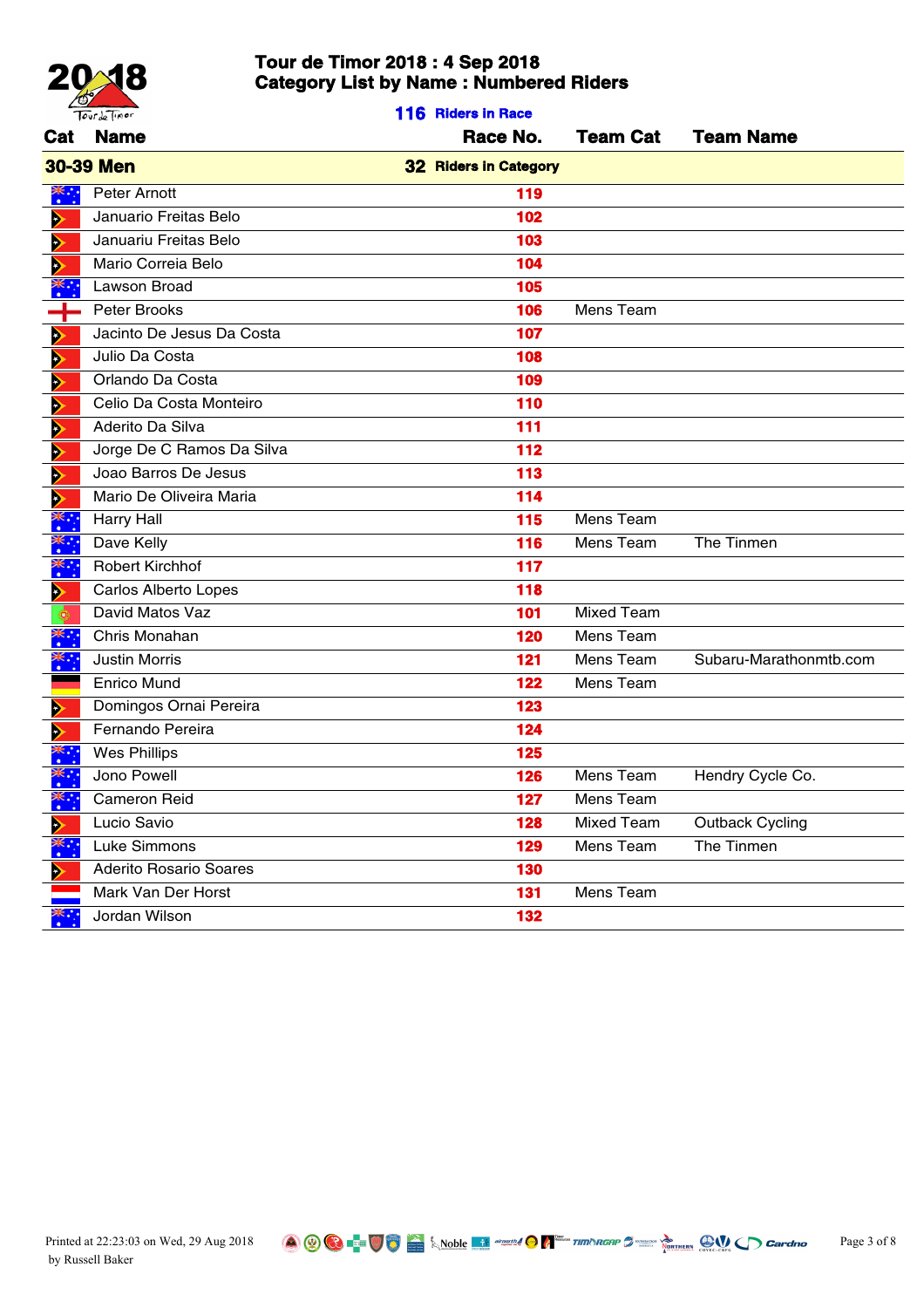

**116 Riders in Race**

| <b>Name</b>             | Race No.                    | <b>Team Cat</b> | <b>Team Name</b> |
|-------------------------|-----------------------------|-----------------|------------------|
| <b>30-39 Women</b>      | <b>6 Riders in Category</b> |                 |                  |
| Francelina Anche Cabral | 302                         | Mixed Team      | Air Timor        |
| Regan Field             | 305                         |                 |                  |
| <b>Birgit Hermann</b>   | 303                         |                 |                  |
| Laura McGuire           | 304                         |                 |                  |
| Peta Mullens            | 301                         | Mixed Team      |                  |
| Lauren Pevy             | 306                         |                 |                  |
|                         |                             |                 |                  |

Printed at 22:23:03 on Wed, 29 Aug 2018 **Page 4 of 8** Page 4 of 8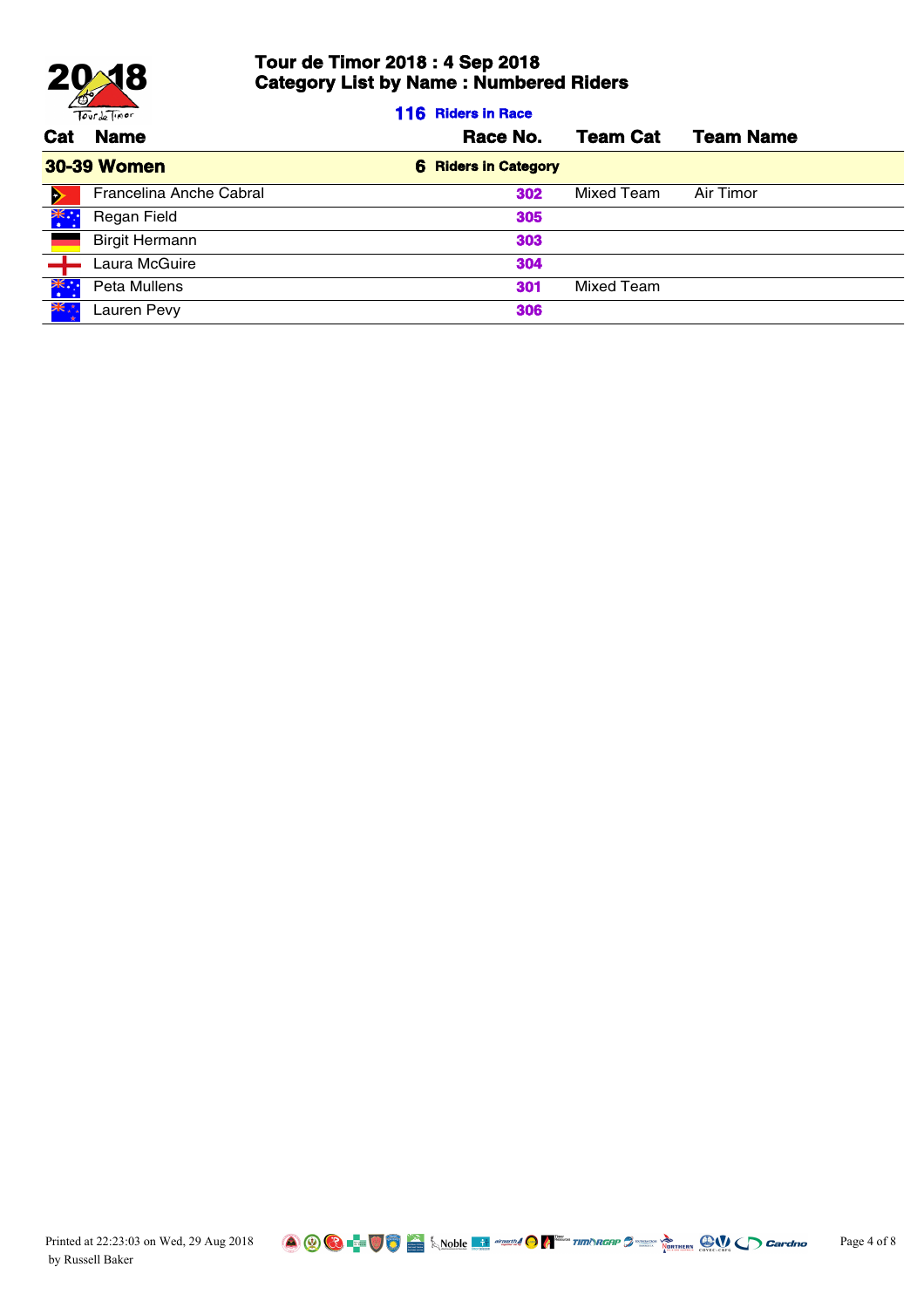

**116 Riders in Race**

| Cat                   | <b>Name</b>                               | Race No.              | <b>Team Cat</b>   | <b>Team Name</b> |
|-----------------------|-------------------------------------------|-----------------------|-------------------|------------------|
|                       | <b>40-49 Men</b>                          | 22 Riders in Category |                   |                  |
| ҉                     | Kenneth Blacklock                         | 201                   | Mens Team         | Rolnstones2      |
| ┿                     | <b>Richard Burrage</b>                    | 202                   |                   |                  |
| ҉                     | <b>Marlon Butler</b>                      | 203                   | Mens Team         | The Tinmen       |
| $\blacktriangleright$ | Zíšsopol Caminha                          | 204                   |                   |                  |
| ≫k°.                  | Jules Crawshaw                            | 205                   |                   |                  |
| ҉                     | <b>Adrian Curry</b>                       | 206                   | Mens Team         |                  |
| $\blacktriangleright$ | Honorio Da Costa                          | 207                   |                   |                  |
| $\blacktriangleright$ | Carlos Da Silva Godinho                   | 208                   |                   |                  |
| $\blacktriangleright$ | Antonio Gomes                             | 209                   |                   |                  |
| ▓                     | <b>Timothy Goulding</b>                   | 210                   |                   |                  |
| ¥.                    | Cameron Judson                            | 211                   |                   |                  |
| ҉                     | Dave Lyons                                | 212                   | Mens Team         | Hendry Cycle Co. |
| $\blacktriangleright$ | Daniel Malo                               | 213                   |                   |                  |
| $\blacktriangleright$ | Gracindu Da Costa Martis                  | 214                   |                   |                  |
| $\blacktriangleright$ | Fabiao Ricardo Neto                       | 215                   |                   |                  |
| ٢Ē                    | Thomas Opande                             | 216                   | <b>Mixed Team</b> | Dili Mtb Club    |
| ҉                     | Robin Perry                               | 217                   | Mens Team         | The Tinmen       |
| ٥                     | Pedro Miguel Pinto Carvalho De Figueiredo | 218                   |                   |                  |
| ҉                     | Ramon Pollach                             | 219                   | Mens Team         | Rolnstones       |
|                       | Ondrej Simetka                            | 220                   | Mens Team         |                  |
| ⋗                     | <b>Tome Soares</b>                        | 221                   |                   |                  |
|                       | Matt Wilkinson                            | 222                   |                   |                  |

Printed at 22:23:03 on Wed, 29 Aug 2018 **Page 5 of 8** Page 1 **Page 1** Alternative **Page 1** Alternative **Page 1** Alternative **Page 1** Alternative **Page 1** Alternative **Page 1** Alternative **Page 1** Alternative **Page 1** Alte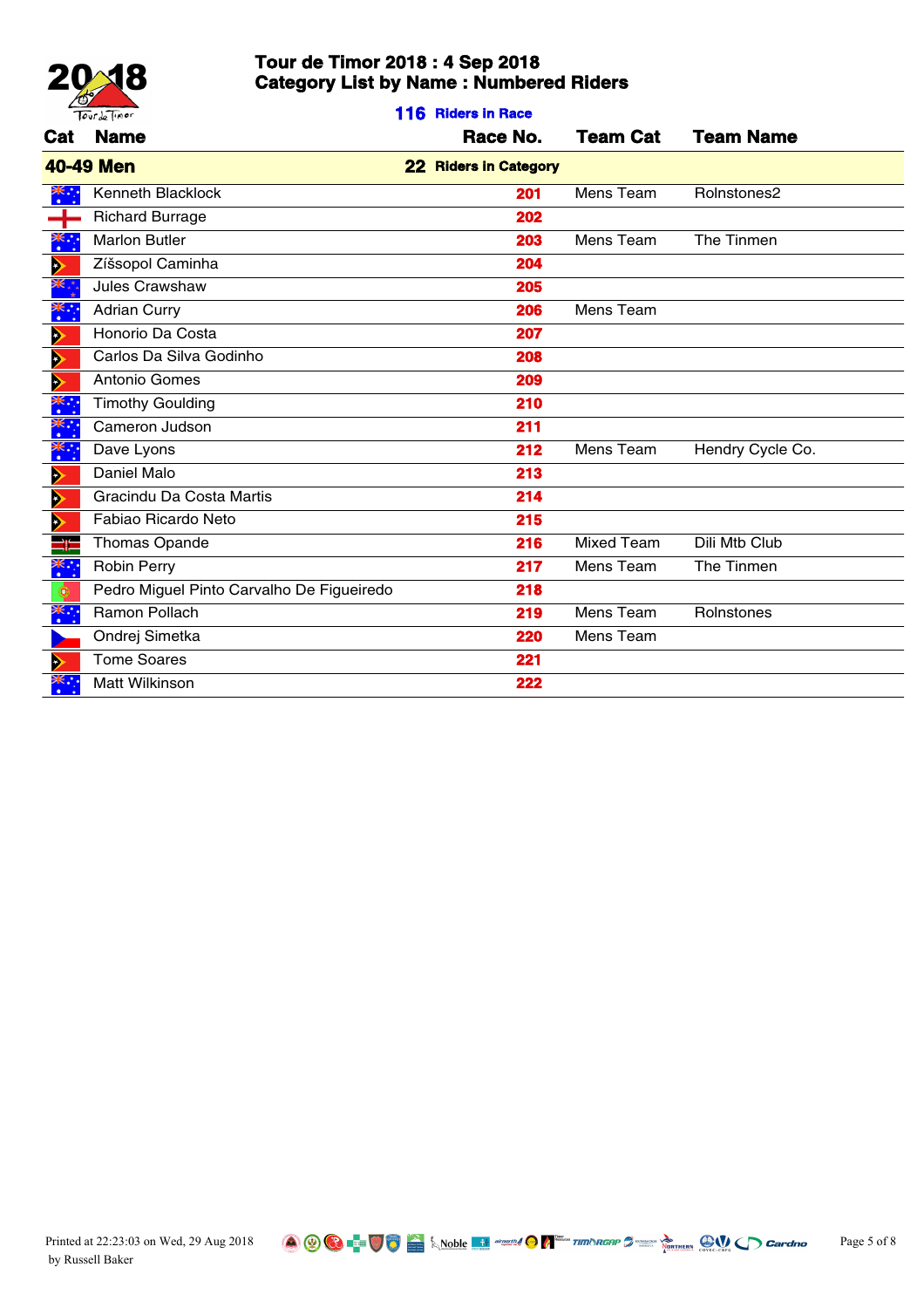

| Tourde Timor               | <b>116 Riders in Race</b> |                 |                  |
|----------------------------|---------------------------|-----------------|------------------|
| <b>Name</b><br>Cat         | Race No.                  | <b>Team Cat</b> | <b>Team Name</b> |
| <b>40-49 Women</b>         | <b>Riders in Category</b> |                 |                  |
| 兴"<br><b>Tamsin Barnes</b> | 321                       |                 |                  |

Printed at 22:23:03 on Wed, 29 Aug 2018 **Consumer Application Consumer 2** Page 6 of 8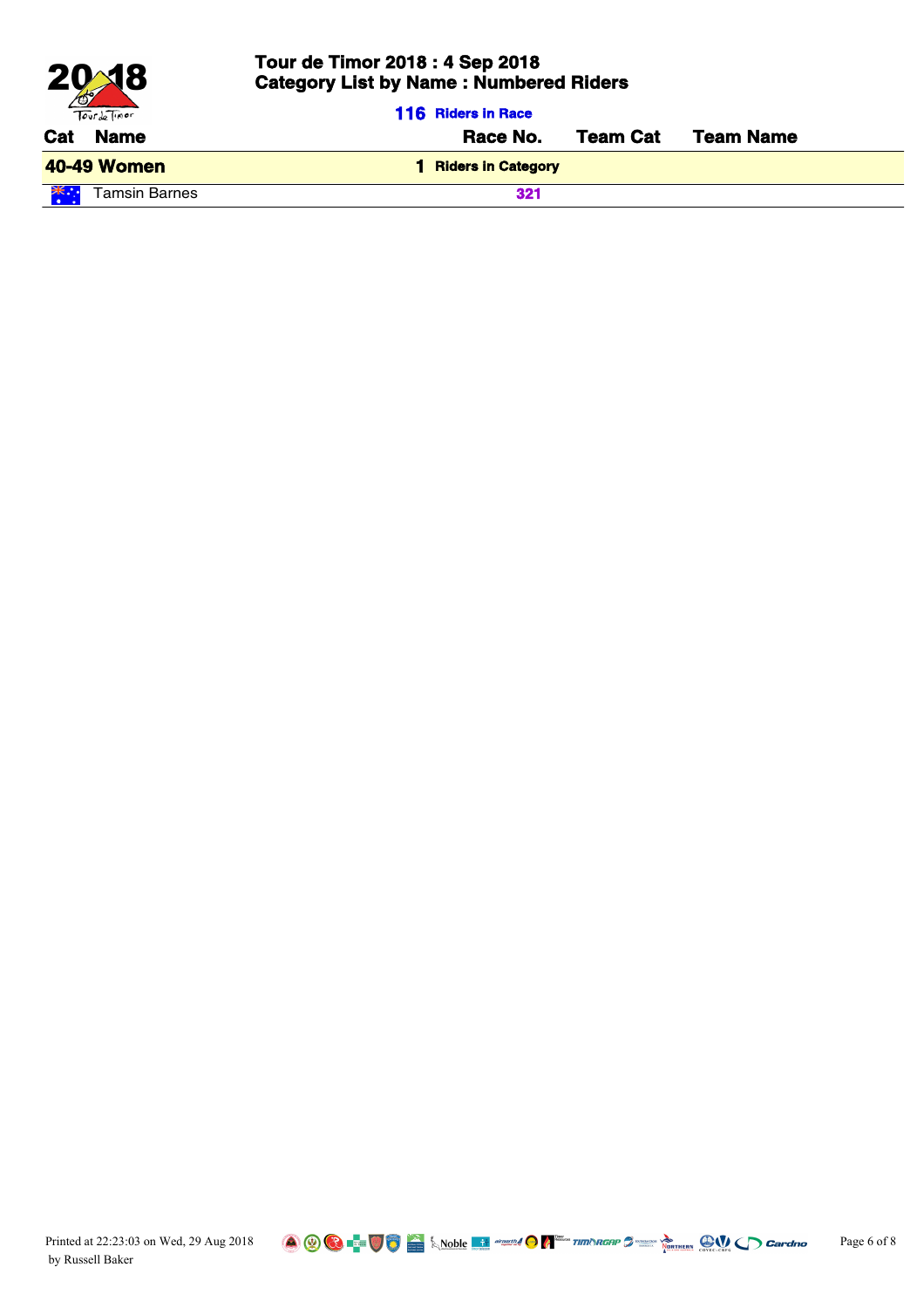

**116 Riders in Race**

| <b>50-59 Men</b><br><b>15 Riders in Category</b><br>John Da Costa<br>Mens Team<br>251<br>David Dennis<br>252<br>Karl Dunbar<br>253<br>Mens Team<br>Rolnstones2<br><b>Andrew Earle</b><br>254<br>Rolnstones<br>Mens Team<br>Colin Fuller<br>255<br>Mens Team<br>James Hardman<br>256<br>Mens Team<br><b>Andrew Hughes</b><br>257<br>Mens Team<br>Rolnstones2<br>258<br>David Jones<br>John Kenafake<br>259<br>Mens Team<br>Rolnstones<br><b>Mark Knowles</b><br>260<br>261<br>Roy Litzow<br>Jeff Prime<br>262<br>Mens Team<br>Cameron Tregaskis<br>263<br>Mens Team<br>Rolnstones2<br>Paul Tyndale-Biscoe<br>Mixed Team<br>Dili Mtb Club<br>264<br>Pedro Vieira<br>265<br>Salta Pocinhas V<br>Mens Team |                            | <b>Cat</b> Name | Race No. | <b>Team Cat</b> | <b>Team Name</b> |
|--------------------------------------------------------------------------------------------------------------------------------------------------------------------------------------------------------------------------------------------------------------------------------------------------------------------------------------------------------------------------------------------------------------------------------------------------------------------------------------------------------------------------------------------------------------------------------------------------------------------------------------------------------------------------------------------------------|----------------------------|-----------------|----------|-----------------|------------------|
|                                                                                                                                                                                                                                                                                                                                                                                                                                                                                                                                                                                                                                                                                                        |                            |                 |          |                 |                  |
|                                                                                                                                                                                                                                                                                                                                                                                                                                                                                                                                                                                                                                                                                                        | ҉                          |                 |          |                 |                  |
|                                                                                                                                                                                                                                                                                                                                                                                                                                                                                                                                                                                                                                                                                                        | ▓                          |                 |          |                 |                  |
|                                                                                                                                                                                                                                                                                                                                                                                                                                                                                                                                                                                                                                                                                                        | *∵.                        |                 |          |                 |                  |
|                                                                                                                                                                                                                                                                                                                                                                                                                                                                                                                                                                                                                                                                                                        | ▓∺                         |                 |          |                 |                  |
|                                                                                                                                                                                                                                                                                                                                                                                                                                                                                                                                                                                                                                                                                                        | ▓                          |                 |          |                 |                  |
|                                                                                                                                                                                                                                                                                                                                                                                                                                                                                                                                                                                                                                                                                                        | ▓⊹                         |                 |          |                 |                  |
|                                                                                                                                                                                                                                                                                                                                                                                                                                                                                                                                                                                                                                                                                                        | **:                        |                 |          |                 |                  |
|                                                                                                                                                                                                                                                                                                                                                                                                                                                                                                                                                                                                                                                                                                        | $\mathcal{L}_{\text{ext}}$ |                 |          |                 |                  |
|                                                                                                                                                                                                                                                                                                                                                                                                                                                                                                                                                                                                                                                                                                        | **∙.<br>∙                  |                 |          |                 |                  |
|                                                                                                                                                                                                                                                                                                                                                                                                                                                                                                                                                                                                                                                                                                        | ¥.                         |                 |          |                 |                  |
|                                                                                                                                                                                                                                                                                                                                                                                                                                                                                                                                                                                                                                                                                                        | ҉                          |                 |          |                 |                  |
|                                                                                                                                                                                                                                                                                                                                                                                                                                                                                                                                                                                                                                                                                                        | ҉                          |                 |          |                 |                  |
|                                                                                                                                                                                                                                                                                                                                                                                                                                                                                                                                                                                                                                                                                                        | ҉                          |                 |          |                 |                  |
|                                                                                                                                                                                                                                                                                                                                                                                                                                                                                                                                                                                                                                                                                                        | ▓᠅                         |                 |          |                 |                  |
|                                                                                                                                                                                                                                                                                                                                                                                                                                                                                                                                                                                                                                                                                                        |                            |                 |          |                 |                  |

Printed at 22:23:03 on Wed, 29 Aug 2018 **Page 7 of 8** Page 7 of 8